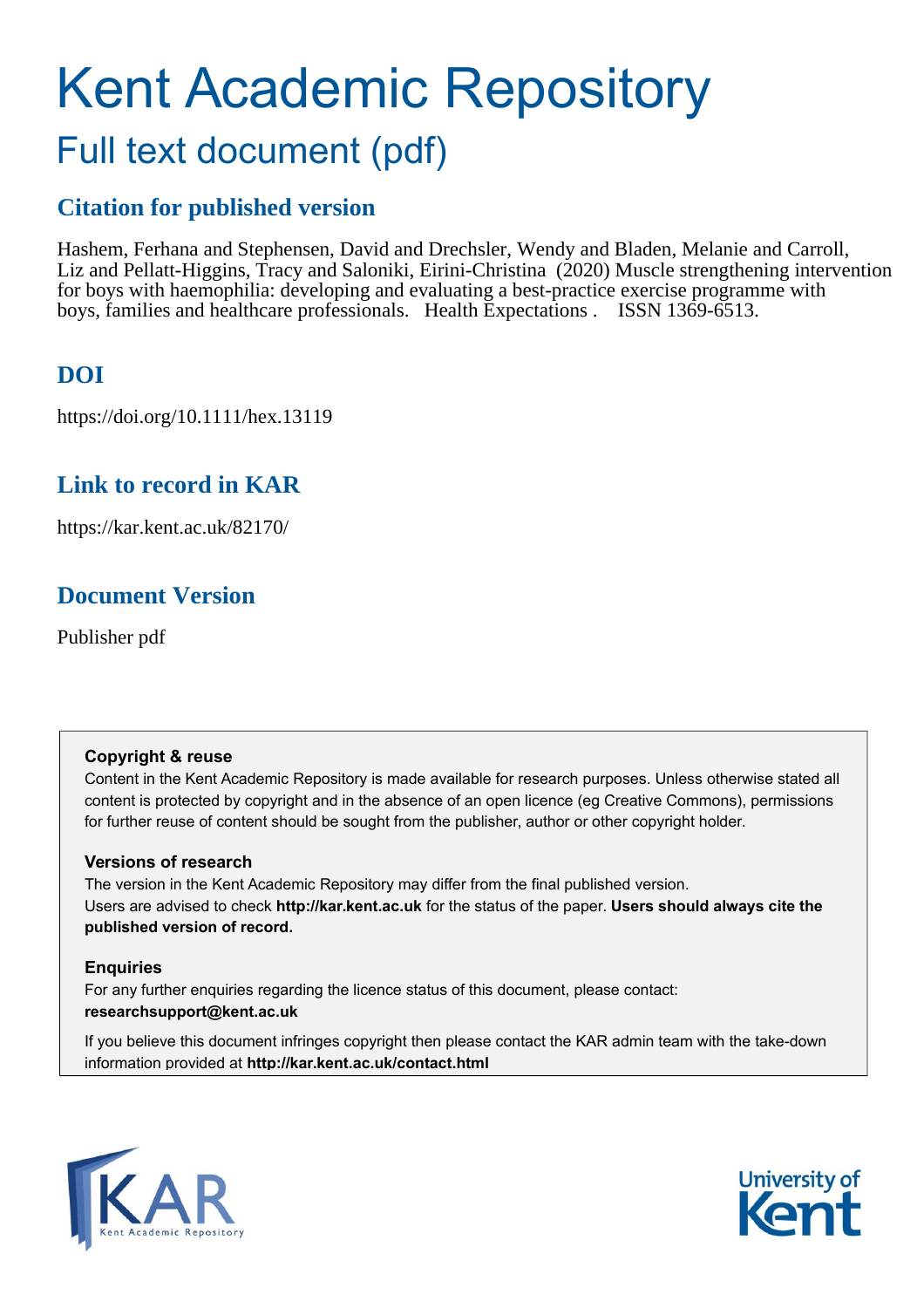# **Muscle strengthening intervention for boys with haemophilia: Developing and evaluating a best-practice exercise programme with boys, families and health-care professionals**

**Ferhana Hashem PhD, MA, BA, Senior Research Fellow1** | **David Stephensen PhD, MSc, BSc, Physiotherapist, Deputy Director Research & Innovation, NIHR Clinical Lecturer2,3** | **Wendy I. Drechsler PhD, BSc, Professor of Physiotherapy, Visiting Senior Research Fellow<sup>4</sup>** | **Melanie Bladen MSc, BSc, Clinical Specialist Physiotherapist<sup>5,6</sup> | Liz Carroll MSc, Chief Executive<sup>7</sup>** | **Pellatt-Higgins Tracy MSc, BSc, Senior Research Fellow and Statistician1** | Eirini-Christina Saloniki PhD, MSc, Dip Economics, BSc, Research Fellow<sup>1,8</sup>

1 University of Kent, Centre for Health Service Studies, Canterbury, UK

<sup>2</sup> East Kent Hospitals University NHS Trust, Haemophilia and Thrombosis Centre, Canterbury, UK

3 Royal London Hospital, Haemophilia Centre, London, UK

4 Kings College London, School of Population Health & Environmental Sciences, London, UK

5 Great Ormond Street Hospital For Children NHS Foundation Trust, Haemophilia Centre, London, UK

<sup>6</sup>Institute of Child Health, University College London, London, UK

<sup>7</sup>Haemophilia Society UK, London, UK

8 University of Kent, Personal Social Services Research Unit, Canterbury, UK

#### **Correspondence**

Ferhana Hashem, Centre for Health Services Studies, University of Kent, George Allen Wing, Cornwallis Building, Canterbury, CT2 7NF UK.

Email: [F.Hashem@kent.ac.uk](mailto:F.Hashem@kent.ac.uk)

#### **Funding**

This paper presents independent research funded by the National Institute for Health Research (NIHR) under its Research for Patient Benefit (RfPB) programme (Grant Reference Number PB-PG-0215-36091). The views expressed in this publication are those of the author(s) and not necessarily

#### **Abstract**

**Background:** Muscle strengthening exercises have the potential to improve outcomes for boys with haemophilia, but it is unclear what types of exercise might be of benefit. We elicited the views of health-care professionals, boys and their families to create and assess a home-based muscle strengthening programme.

**Objective:** To design and develop a muscle strengthening programme with healthcare professionals aimed at improving musculoskeletal health, and refine the intervention by engaging boys with haemophilia and their families (Study 1). Following delivery, qualitatively evaluate the feasibility and acceptability of the exercise programme with the boys and the study's physiotherapists (Study 2).

**Design:** A person-based approach was used for planning and designing the exercise programme, and evaluating it post-delivery. The following methods were utilized: modified nominal group technique (NGT) with health-care professionals; focus group with families; exit interviews with boys; and interviews with the study's physiotherapists. **Results:** Themes identified to design and develop the intervention included exercises to lower limb and foot, dosage, age accommodating, location, supervision and monitoring and incentivization. Programme refinements were carried out following engagement with the boys and families who commented on: dosage, location, supervision and incentivization. Following delivery, the boys and physiotherapists commented on progression and adaptation, physiotherapist contact, goal-setting, creating routines and identifying suitable timeframes, and a repeated theme of incentivization. **Conclusions:** An exercise intervention was designed and refined through engagement with boys and their families. Boys and physiotherapists involved in the intervention's

This is an open access article under the terms of the [Creative Commons Attribution](http://creativecommons.org/licenses/by/4.0/) License, which permits use, distribution and reproduction in any medium, provided the original work is properly cited.

© 2020 The Authors. *Health Expectations* published by John Wiley & Sons Ltd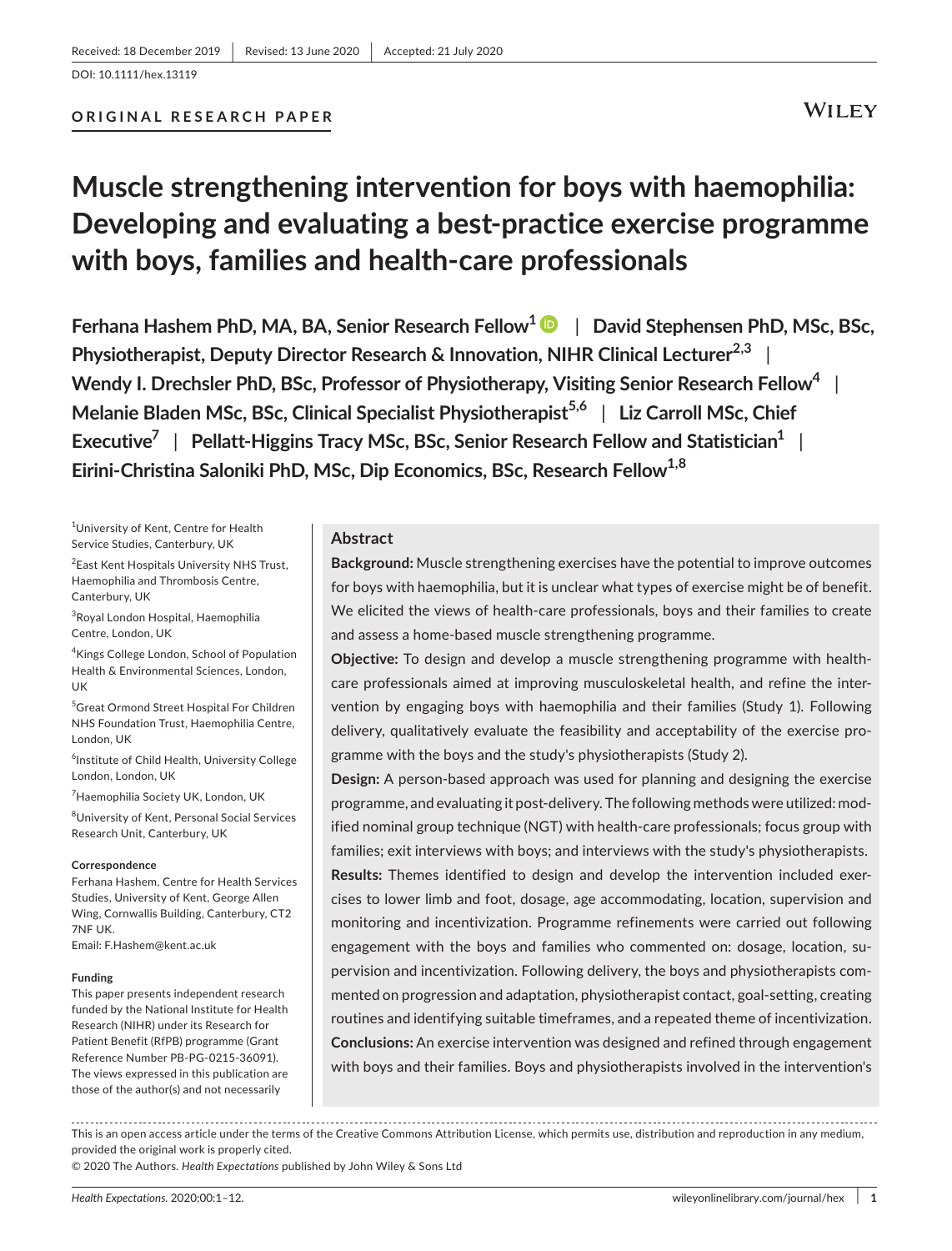those of NIHR or the Department of Health and Social Care. We would like to thank the NIHR's RfPB programme for funding the study.

delivery were consulted who found the exercises to be generally acceptable with some minor refinements necessary.

#### **KEYWORDS**

Boys, Exercise, Haemophilia, Life-experience, Muscle strength, Patient adherence, Physiotherapy

# **1** | **INTRODUCTION**

Haemophilia is a bleeding disorder associated with bleeding into the muscles and joints. $1$  It is a rare inherited disorder affecting 1:10 000 people where the blood does not clot normally. Over a period of time, repeated joint bleeding leads to chronic synovitis (inflammation of the joint) and arthropathy, which is associated with chronic joint deformity, pain, muscle atrophy and functional impairment. The recommended treatment for people with severe haemophilia is administration of prophylaxis (infusion of the clotting factor concentrate) to prevent bleeding and minimize long-term arthropathy.<sup>2,3</sup> Often exercise is used as an aid to recovery after episodes of musculoskeletal bleeding and can help to improve joint function.<sup>4</sup> Exercise interventions produce improvements in outcome measures including pain, range of motion, strength and walking tolerance. $^{\rm 1}$  There is evidence to suggest that exercise for adult males with haemophilia can help with increasing the range of motion and muscle strength enabling rapid mobilization and recovery of function. $1,3$  Yet, there is a lack of robust evidence to determine whether muscle strengthening exercise can improve or negatively affect outcomes for young boys with haemophilia and it is unclear what types of exercises might be of benefit.<sup>1</sup>

Due to the small-sized patient population and limited validated outcome measures, large randomized controlled trials (RCT) to establish whether an intervention is effective in rare diseases like haemophilia are often difficult to conduct without establishing whether a study is feasible.<sup>5,6</sup> In addition, resource use may not be optimally rationalized when a treatment or intervention is found to be ineffective or unsafe, or conversely, a treatment or intervention is not provided if it turns out to be effective.<sup>57</sup>

Involving patients, carers and health-care providers at the early stages of intervention development and evaluation is widely recognized as good practice to elicit users' and practitioners' views in order to create a credible and motivating programme.<sup>8</sup> Inductive qualitative methods can contribute to intervention development gaining an indepth appreciation of how users may relate to a resulting intervention content and format, and allowing for modifications to take place as necessary.  $8-10$  McDermott et al $^{11}$  summarize how integral users' and practitioners' views are in the development of an intervention, which can help to clarify the mechanisms through which the intervention works, identify potential barriers to change, provide information on individual needs to users and explore relevant issues which can be used to further develop and refine the intervention model. $^{11}$ Qualitatively exploring the acceptability and feasibility of an intervention following delivery is critical to tailor advice and techniques and modify the intervention to make it more usable, relevant, persuasive, accessible and engaging. $2,12-14$  Using iterative qualitative approaches

can help research teams make modifications to the intervention, as users report parts of the intervention they find hard to perform or indicate problems in reporting their physical activity levels correctly.<sup>13</sup>

The current findings discussed in this paper report upon a recently completed feasibility study funded by the UK's National Institute for Health Research (NIHR) known as the 'DOLPHIN' study or **D**evelopment **O**f a haemophi**L**ia **P**hysiotherapy **IN**tervention for optimum musculoskeletal health (PB-PG-0215-36091). $15$  This paper describes how a muscle strengthening intervention was designed, developed and refined for boys with haemophilia. It involved gaining an in-depth understanding of the users' needs and goals making the intervention more relevant, accessible and engaging. A person-based approach was used in both stages of the study: during the early stages of designing, developing and refining the intervention (Study 1), and then utilized to evaluate the acceptability and feasibility of the intervention (Study  $2$ ).<sup>13,16</sup>

# **2** | **OBJECTIVES**

The study was carried out in two phases.

The aims of Study 1 were to engage boys with haemophilia, their families and health-care professionals to design, develop and refine a best-practice muscle strengthening exercise intervention aimed at improving musculoskeletal health by:

- Exploring the perspectives of clinicians experienced in paediatric haemophilia care
- Exploring the perspectives of boys with haemophilia and their families

The objective of Study 2 was to qualitatively evaluate the acceptability and feasibility of the exercise programme and re-visit the intervention to amend any parts before progressing to a final trial by:

• Discussing and capturing feedback with the participants (boys and parents) and the study's physiotherapists to identify any aspects requiring attention to help deliver the intervention for the larger study.

### **3** | **METHODS**

#### **3.1** | **Study design**

We used the principles of a 'person-based' approach for intervention development (Study 1) and evaluation (Study 2). The person-based approach enables intervention developers to understand how different people in different situations may view and engage with the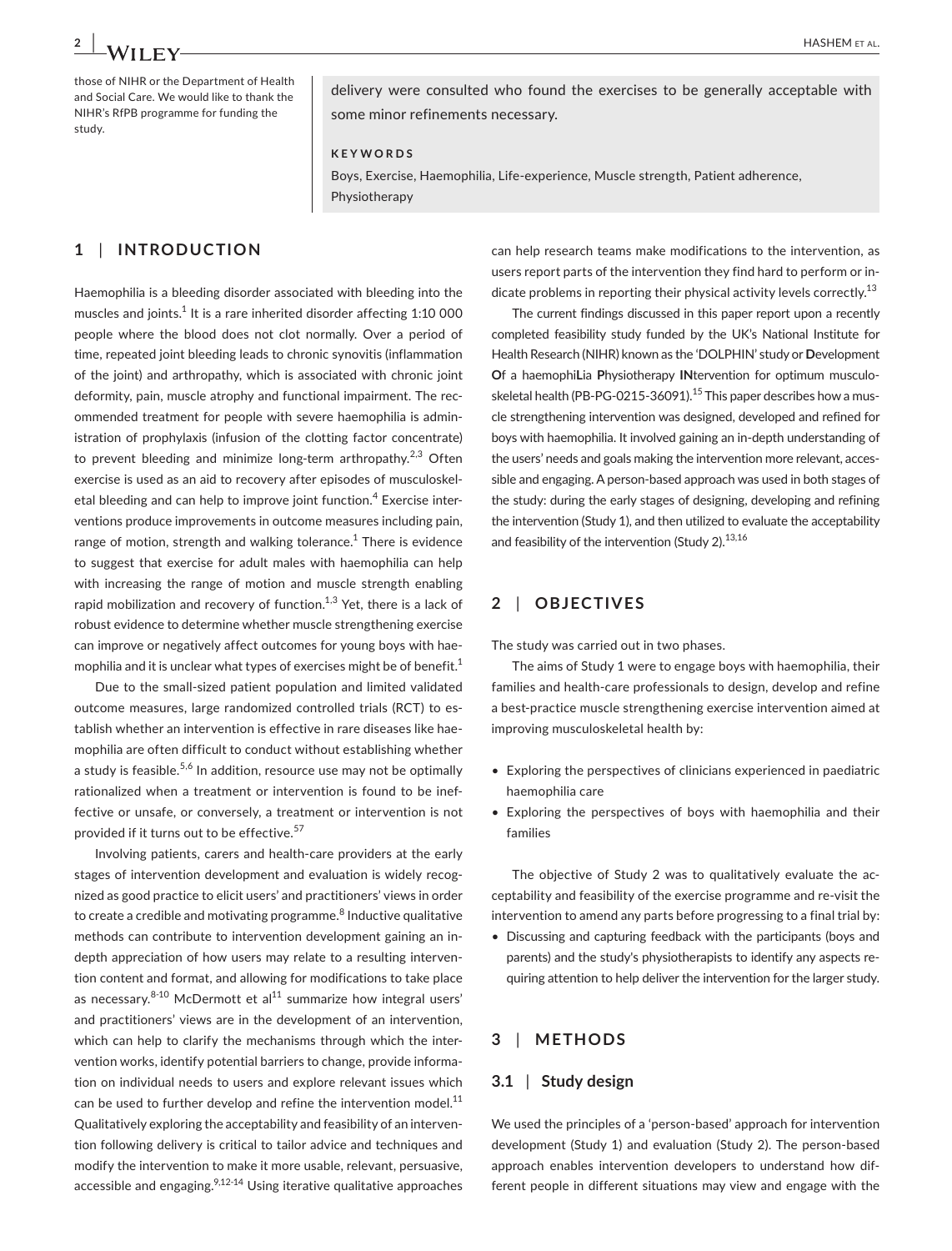intervention, and identify which elements may be relevant or may be rejected, thus helping to understand how the intervention could be more attractive, persuasive and feasible to implement in a larger study. According to Yardley et al,  $^{13}$  the core elements of a personbased approach involve (a) intervention planning, (b) intervention design and (c) intervention evaluation of acceptability and feasibility. Due to time constraints, we combined elements (a) and (b) into Study 1 and undertook the evaluation of feasibility and acceptability in Study 2.

In Study 1, the intervention developers (academic physiotherapists, paediatric musculoskeletal physiotherapists, specialist haemophilia physiotherapists and members of the research team) designed the programme using their experiences and knowledge of the user group, as well as key messages presented from a literature review. Following development, the exercise programme was demonstrated to the boys and their families and then refined taking into account their views and actions.<sup>16</sup>

In Study 2, following the delivery of the intervention, an evaluation was carried out to check whether the changes and refinements were successful in making the exercise programme acceptable and interesting and would enable the users to adhere to the intervention in the larger trial.

Qualitative data were collected by an experienced researcher with over 10 years' experience of data collection with children.

#### **3.2** | **Ethical approval**

For Study 1, ethical approval was granted by the University of Kent School of Social Policy, Sociology and Social Research—SRC Research Ethics Committee (SRCEA id 177). For Study 2, ethical approval was granted by the Health Research Authority and London— Fulham Research Ethics Committee (17/LO/2043).

#### **3.3** | **Data collection**

Study 1—Designing, developing and refining the best-practice muscle strengthening intervention.

*Perspectives of health-care professionals:* Qualitative data were collected from health-care professionals ( $n = 11$ ) in January 2017 at the UK Haemophilia Society in London during one modified nominal group technique (NGT) discussion meeting (Table 1). Key findings from a literature review (unpublished) of interventional studies undertaken by DS, WD and MB from January to December 2016 were presented to health-care professionals in order to stimulate ideas for a prioritization exercise to identify key characteristics for *designing* and *developing* an exercise programme through peer discussion and consultation. The messages from the literature review used to design and develop the intervention included: (a) *strong muscles are important because they help protect your joints from bleeds*; (b) *regular exercise can actually help prevent bleeds and joint damage*; and (c) *exercise can strengthen muscles to support joints*. 1,17-19 The group designed a draft intervention with regard to specific exercises (including frequency, intensity and timing), setting, and length of intervention and training needs.

A modified NGT was utilized to facilitate the discussion which was conducted by FH, and involved five stages: introduction and explanation, silent (independent) generation of ideas, sharing of ideas, group discussion, and ranking and voting. After sharing of ideas and discussion, participants were asked to anonymously rate key statements about the exercise intervention on a 4-point Likert scale (strongly disagree; disagree; agree; and strongly agree).<sup>20-22</sup> This was followed by a focus group discussion. $^{23}$  The modified NGT and focus group discussion were 175 minutes in length (with a short break in the middle). The focus group was audio-recorded, transcribed and anonymized, which, together with the NGT ratings, informed the design of the draft exercise intervention.

*Perspectives of boys and parents:* Qualitative data were collected from boys and parents ( $n = 10$ ) at one focus group in May 2017 at the UK Haemophilia Society in London. The draft intervention was demonstrated to the boys and parents. Facilitated by FH, views in regard to suitability of the exercises, increasing adherence and how the exercises could be improved were explored and discussed. The boys and their families were asked to anonymously rate separately the difficulty and the suitability of each exercise on a 4-point Likert

| Data source                     | Participants                                                                                                                                                                                     | Timeline of data<br>collection | Type of<br>data     | Mode of collection                                                                                                        |
|---------------------------------|--------------------------------------------------------------------------------------------------------------------------------------------------------------------------------------------------|--------------------------------|---------------------|---------------------------------------------------------------------------------------------------------------------------|
| Modified NGT<br>and focus group | Health-care professionals including<br>academic physiotherapists ( $n = 2$ ), paediatric<br>musculoskeletal physiotherapists ( $n = 2$ ),<br>specialist haemophilia physiotherapists ( $n = 7$ ) | January 2017                   | Qualitative         | Semi-structured discussion<br>collected as focus group<br>data; NGT self-completion<br>questionnaire using a Likert scale |
| Focus group                     | <b>Families</b> including children ( $n = 5$ ), parents ( $n = 5$ )                                                                                                                              | May 2017                       | Qualitative         | Semi-structured discussion<br>collected as focus group data;<br>Likert scale self-completion<br>questionnaire             |
| Interview data                  | Children ( $n = 9$ ), parents ( $n = 9$ )                                                                                                                                                        | October 2018<br>to April 2019  | Qualitative<br>data | Semi-structured discussion<br>collected via one-to-one interview                                                          |
| Interview data                  | Study physiotherapists ( $n = 2$ )                                                                                                                                                               | March and April<br>2019        | Qualitative<br>data | Semi-structured discussion<br>collected via one-to-one interview                                                          |

#### **TABLE 1**  Overview of data collection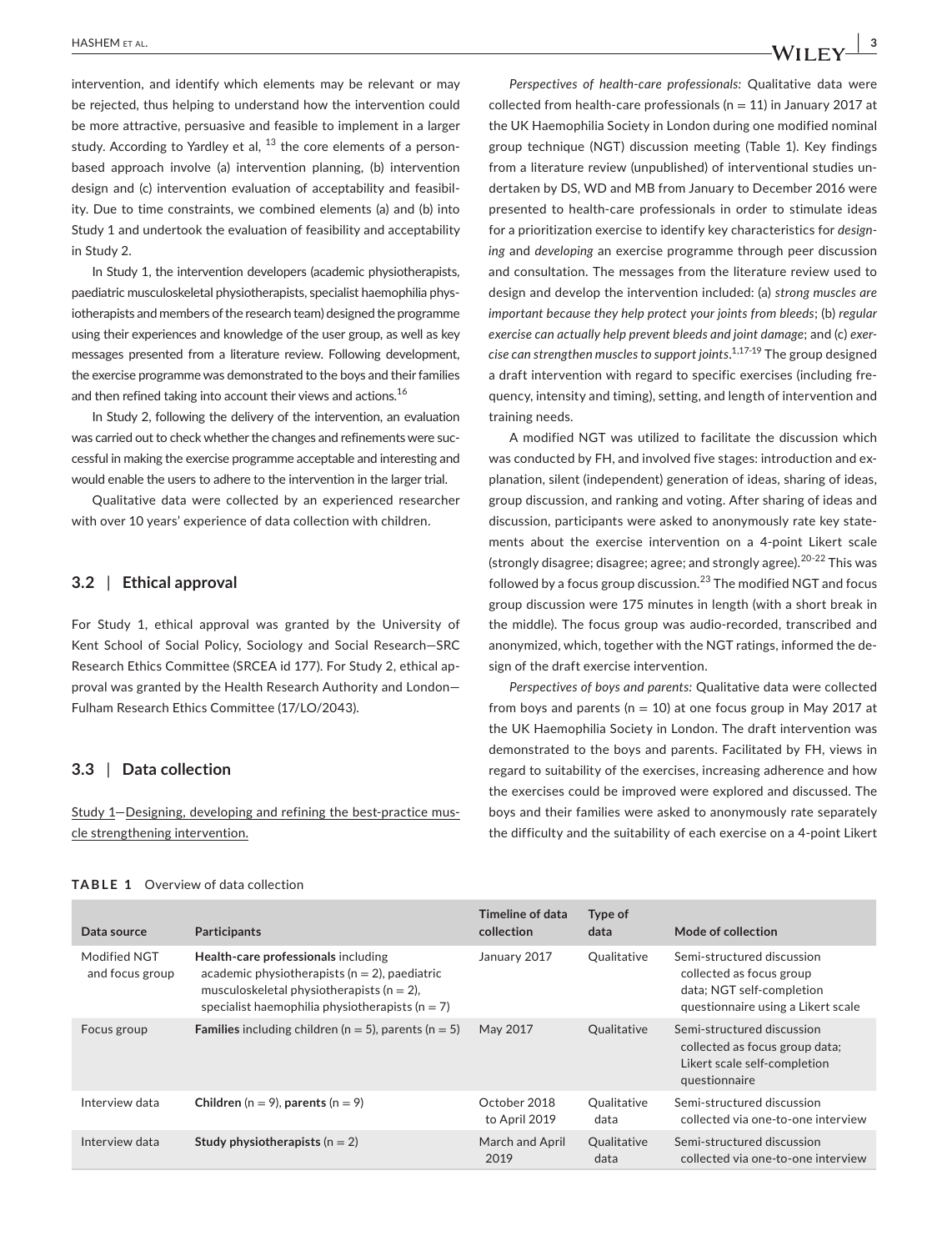scale (strongly disagree; disagree; agree; and strongly agree). This was followed by a focus group discussion. The focus group discussion was 75 minutes in length (with a short break in the middle). The focus group was audio-recorded, transcribed and anonymized and together with the Likert scale ratings further informed the design of the exercise intervention.

A description of the final exercise intervention is provided in Figure 1.

Study 2—Evaluating the best-practice muscle strengthening intervention for the larger trial.

*Perspectives of health-care professionals and boys plus parents:* Qualitative data were collected between October 2018 and April 2019 from boys plus parents and physiotherapists. Two data sources were generated: (a) one-to-one interview data with boys and parents  $(n = 18)^{24}$  and (b) one-to-one interview data with the study's physiotherapists ( $n = 2$ ).<sup>24</sup> Data collection with the boys plus their parents took place at two case study sites based in hospital trusts in London and the south-east of England, or with parental permission over the phone from the boys' homes. The interviews with the families ranged from 6 to 26 minutes. Data were collected and analysed by FH. Data collection with the study's two physiotherapists took place in an informal office setting away from the main two case study sites, and data were collected by FH. The interviews with the study's physiotherapists were 38 minutes and 60 minutes each in length. All interviews were audio-recorded, transcribed and anonymized.

#### **3.4** | **Participant recruitment**

For Study 1, health-care professionals were recruited through UK haemophilia and physiotherapy networks by the study's principal investigator (DS), who used snowballing techniques to invite interested individuals to take part, which included academic physiotherapists ( $n = 2$ ), paediatric musculoskeletal physiotherapists ( $n = 2$ ) and specialist haemophilia physiotherapists ( $n = 7$ ). Boys and their parents were informed of the study by the UK Haemophilia Society who responded to a recruitment advertisement circulated via a newsletter. Boys were screened for eligibility (inclusion criteria: aged 6-11 years, severe or moderate haemophilia A or B, with or without inhibitors for prophylactic treatment with coagulation factor, boys with or without symptoms of joint damage). In total, there were five children and five parents. There were four dyads/triads ( $n = 4$ ): two mothers with a single male child each; one mother with two male children; and a father and mother with a single male child. As with the health-care professionals, the boys and parents contacted DS directly who obtained informed consent from all participants by way of sending out a participant information sheet and attaining written consent from each participant on each of the data collection days in London.

For Study 2, once boys were screened for eligibility (inclusion criteria: as described above; exclusion criteria: von Willebrand disease, history of fracture or trauma to lower limb, orthopaedic surgery, acquired brain injury or other disturbance of the central nervous

system, joint or muscle bleed in lower limb in the past 6 weeks, presence of lower limb pain or unable to fully comply with verbal instructions), the boys and parents were invited to take part in the exercise programme and provided informed consent, which was undertaken as part of the overall feasibility study. In the exercise group, the boys' ages ranged from 6 to 11 (M = 9.55, SD = 2.79) (n = 5), and in the usual care group, the ages ranged from 8 to 11 ( $M = 10.00$ ,  $SD = 1.46$ ) (n = 4). Regarding recruitment of the study's two physiotherapists, they were invited to take part by DS who were sent a participant information sheet with written consent being obtained in advance of the one-to-one interviews.

#### **3.5** | **Data analysis**

Analysis of the modified NGT data and focus group discussion (Study 1) from the health-care professionals was twofold. The NGT rating data were entered into an excel spreadsheet, and the number of participants who strongly disagree, disagree, agree and strongly agree with each statement was reported as frequencies and percentages. Analysis of all focus group data in Study 1, one-to-one interview data with the boys and parents and the study's two physiotherapists in Study 2, were supported by the use of a qualitative software analysis programme (NVIVO 12 Pro). A thematic approach was used for data analysis.25,26

### **4** | **RESULTS**

### **4.1** | **Study 1—Designing, developing and refining the best-practice muscle strengthening intervention**

### **4.1.1** | **Perspectives of health-care professionals and boys plus parents**

The health-care professionals reached an agreement on what would constitute an appropriate, suitable and practical exercise programme for boys with haemophilia, as well as factors that would influence the delivery of the intervention. The initial ideas were generated and shared by the health-care professionals to inform the design and development of the intervention and are outlined in Table 2. The Likert scale questionnaire results are given in Figure 2. The five boys who participated in the focus group strongly agreed that they 'could do' 14 out of 18 different exercises (78%) from the image and written instructions provided. One of the five families indicated that they needed additional instruction to carry out the remaining four exercises, and the families reached a consensus on alternative instructions for these four exercises that would enable them to understand and carry them out. The boys indicated the need for: pictorial images and guidance on how to perform the exercises; identifying that the home setting was the most appropriate location; completing the exercises within a 30-minute session was seen as important; and carrying them out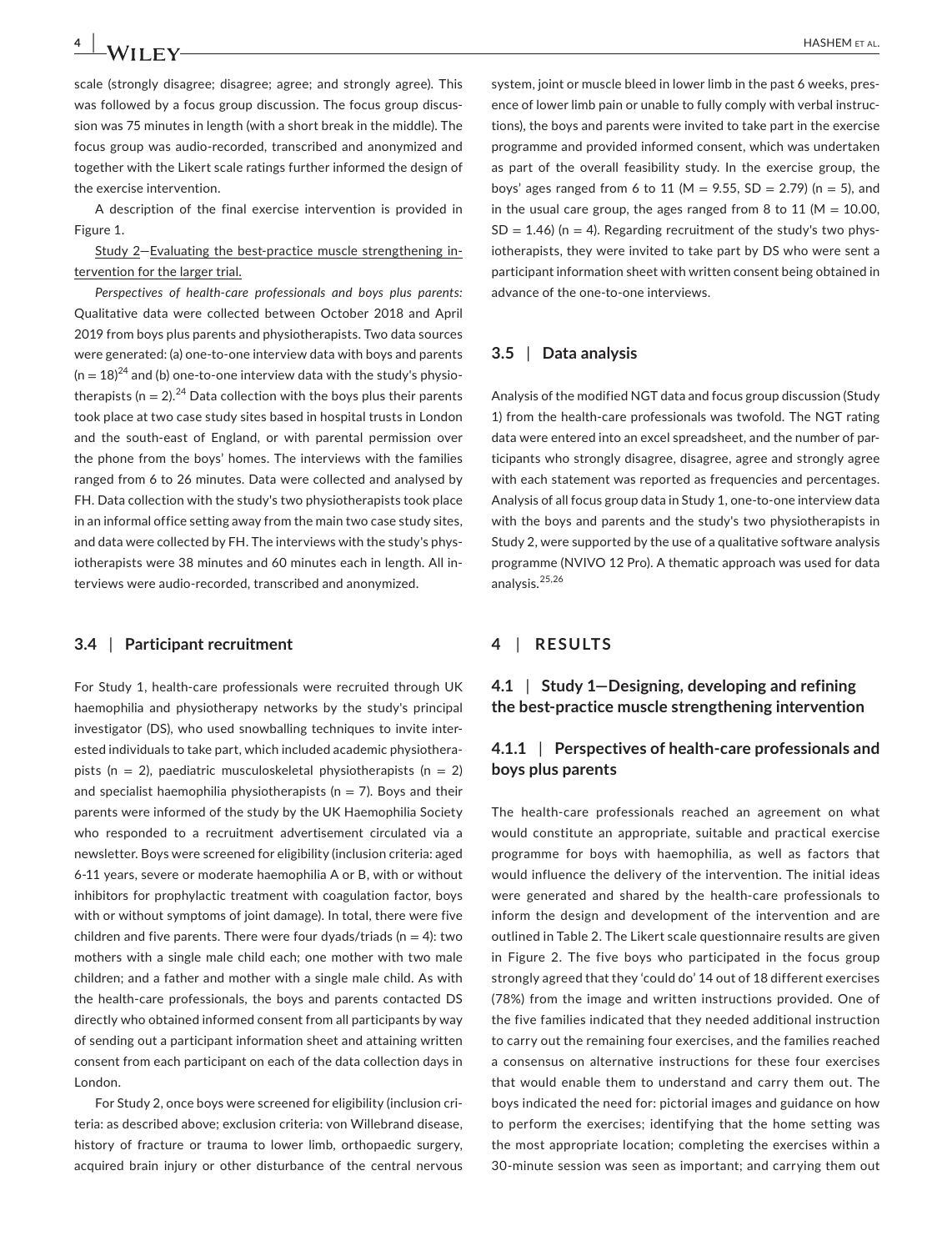|                   | <b>Stretching</b>                                                           | <b>Balance</b>                                                                             | <b>Strengthening</b>                                                                                     | <b>Functional activities</b>   |
|-------------------|-----------------------------------------------------------------------------|--------------------------------------------------------------------------------------------|----------------------------------------------------------------------------------------------------------|--------------------------------|
| Week $1-2$        | <b>Triangle Stretch</b><br>Octopus Forward Stretch<br><b>Turtle Stretch</b> | Tree Pose<br><b>Football Pose</b>                                                          | Assisted double-leg heel raises (2 sets of 5)<br>Foot caterpillar<br>Clamshell<br>Bridge - double leg    | Heel toe walk                  |
| $W$ eek $3-A$     | <b>Triangle Stretch</b><br>Octopus Forward Stretch<br><b>Turtle Stretch</b> | Tree pose<br>Football pose (playing hand keepy-up<br>with a balloon)                       | Double-leg heel raises (2 sets of 5)<br>Foot caterpillar<br>Clamshell<br>Bridge - single leg             | Heel toe walk<br>Toe heel walk |
| Week 5-6          | <b>Triangle Stretch</b><br>Octopus Forward Stretch<br><b>Turtle Stretch</b> | Tree pose on cushion<br>Football pose on cushion                                           | Assisted single leg heel raises (2 sets of 5)<br>Three-legged dog<br>Crab Pose                           | Toe heel walk<br>Step ups      |
| Week 7-8          | <b>Triangle Stretch</b><br>Octopus Forward Stretch<br>Turtle Stretch        | Tree pose on cushion<br>Football pose on cushion (playing<br>hand keepy-up with a balloon) | Single-leg heel raises (2 sets of 5)<br>Three-legged dog<br>Forward Warrior Pose                         | Step ups<br>Crab walk          |
| <b>Week 9-10</b>  | <b>Triangle Stretch</b><br>Octopus Forward Stretch<br><b>Turtle Stretch</b> | Tree pose with eyes closed<br><b>Scubadiver</b>                                            | Single-leg heel raises (3 sets of 5)<br>Two-legged Dog<br>Forward warrior pose<br>Sideway Warrior Pose   | Crab walk<br>Side step ups     |
| <b>Week 11-12</b> | <b>Triangle Stretch</b><br>Octopus Forward Stretch<br><b>Turtle Stretch</b> | Tree pose on a cushion with eyes<br>closed<br>Scuba diver on cushion                       | Single-leg heel raises (3 sets of 5)<br><b>Forward Warrior Pose</b><br>Sideway Warrior Pose<br>Crab Pose | Step ups<br>Side step ups      |

**FIGURE 1** DOLPHIN Exercise programme

twice weekly. Parents considered incentivization would be helpful to encourage adherence. Parents and boys understood that taking part in a trial would involve a computer deciding whether they would receive the intervention or usual care, and they expressed that this would not deter them from being involved.

#### *Theme 1: Exercises to lower limb and foot*

The clinicians recommended that the intervention needed to include exercises for the lower limb and foot focused on strength, balance, proprioception, flexibility and mobility as these were considered the key impairments related to musculoskeletal bleeding:

> …it's about the lower limb and then it's not about the lower limb, it's about trunk control so it's not just ankle…

> …I thought maybe something about bare foot, again, with this flexibility intrinsic…I think you just put muscle function. I'd take 'power' out because power is one component to muscle function

> > (Health-care professionals—Modified NGT)

It was also suggested that inspiration for exercises should be sought from gymnastics, yoga and dance training as these activities have a focus on control through range, as well as an emphasis on motor patterns (ie everyday activities).

#### *Theme 2: Dosage*

The health-care professionals suggested that the dosage for the exercise intervention would practically and clinically be at around twice a week and comprise a minimum of 16 exercise sessions. The group also agreed that the intervention should be progressive in terms of load and intensity:

> I never hear of very many who do an activity five days a week. They usually do their activity maybe once or twice a week, whether it's their swimming or their football or their something.

> > (Health-care professional—Modified NGT)

The dosage identified concurred with what was suggested as practical by the parents:

Parent: Twice a week, probably

Parent: If it's just something like half an hour or something like then that's all right

(Parents—focus group)

#### *Theme 3: Age accommodating*

There was strong consensus from the health-care professionals that the intervention needed to be age-appropriate to account for neuromuscular maturation and development:

> …there are different factors that might be important depending on their age so I think there is more than one way of splitting the age groups which would be a big thing to try and figure out for…You know, if they're growth spurting you might want a massive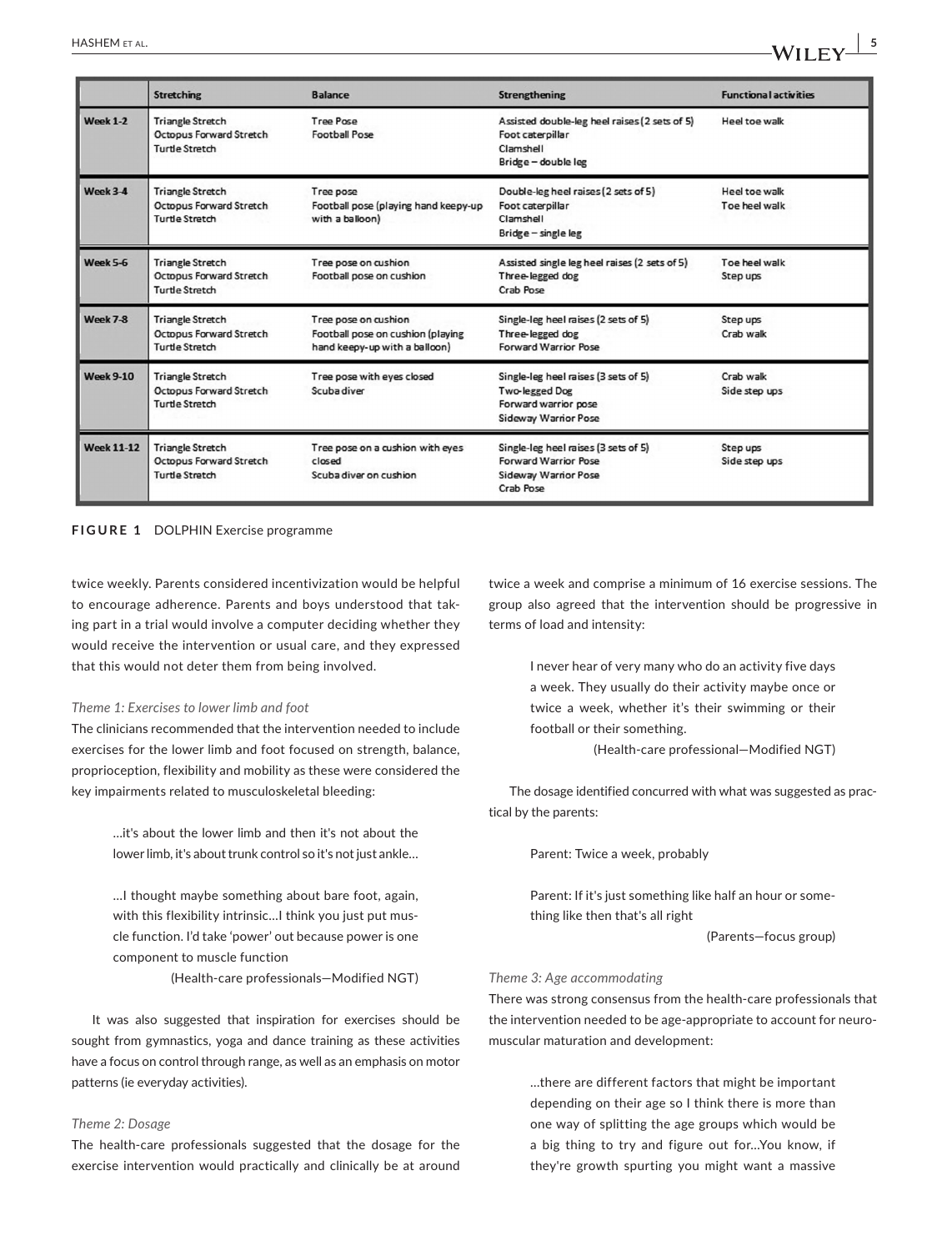#### **TABLE 2** Initial ideas generated and shared by health-care professional in the modified NGT exercise

| <b>Characteristics</b>  | <b>Type</b>                                                         |
|-------------------------|---------------------------------------------------------------------|
| Motor learning          | Endurance/strength/flexibility/function                             |
| principles              | Goal diverted                                                       |
|                         | Slow repeated follow-up variable<br>performance                     |
|                         | Consolidated by sleep                                               |
| <b>Types</b>            | Adherence/enjoyment                                                 |
|                         | Cost-benefit analysis                                               |
|                         | Principles of specificity                                           |
| Adjuncts                | Mirrors                                                             |
|                         | Verbal and physical feedback                                        |
| Setting-enriched        | Consider daily vs home                                              |
| environment             | Simple vs complicated programme                                     |
|                         | Feedback                                                            |
|                         | Time of day                                                         |
| Muscle function         | Balance high-level                                                  |
|                         | Endurance                                                           |
|                         | Power                                                               |
|                         | Low impact                                                          |
|                         | Cardio                                                              |
|                         | Strength                                                            |
|                         | Pelvic control work                                                 |
|                         | Kinetic chain                                                       |
| Ankle                   | Gait walk                                                           |
|                         | Turn                                                                |
|                         | Impact                                                              |
|                         | <b>Balance</b>                                                      |
| Dosage and frequency    | Dependent on motor training type                                    |
|                         | Additional to normal activities                                     |
|                         | Controlling the effects of other<br>activities                      |
| Format-type of          | Home-reliant on parents                                             |
| programme               | Gym-formal, learning discipline                                     |
|                         | Best case if becomes 'normal' life<br>activity                      |
| Individualizing any     | Personality                                                         |
| programme               | Interests                                                           |
|                         | <b>Baseline fitness measures</b>                                    |
| Medical lateral control | Load: stepping-patterns-pace under/<br>over through games diagnosis |
|                         | Levels-dimensions-diagnosis                                         |
|                         | Stable/instable: ball games, reaching<br>games and tracking games   |
|                         | Proximal stability mechanism                                        |
|                         | <b>Gluts MED/MIN</b>                                                |
|                         | Adductor/abductor muscles                                           |

# **TABLE 2** (Continued)

| <b>Characteristics</b>                   | <b>Type</b>                                            |
|------------------------------------------|--------------------------------------------------------|
| Home-based                               | Lifestyle                                              |
|                                          | Going beyond childhood                                 |
| Parents                                  | Simple guidance for parents                            |
|                                          | Reliant on parents                                     |
|                                          | Incentivization                                        |
| Balance/                                 | Age-isometric                                          |
| proprioception/                          | Dynamic strength                                       |
| strength                                 | For function                                           |
|                                          | Altered weights, lunges, squats and<br>weighted squats |
| Repetitions/time                         | Determines fatigue                                     |
|                                          | Needs to be individualized                             |
|                                          | Needs explanation                                      |
| Flexibility                              | Rigid levels vs mobile adapter                         |
|                                          | Flexibility to stretches                               |
| Weight bearing vs non-<br>weight bearing |                                                        |
| Determine dose                           | Times/repetitions for motivation                       |
| Age dependent                            |                                                        |
| Foot intrinsic                           | Strength mobility, picking games and<br>dawning games  |

influence on stretching whereas you don't need that for a six to ten year old or… but with a 6 to 10 year old you might want a huge impact on balance and control…

(Health-care professional—Modified NGT).

It was recommended from the focus group discussion that the age of the participants was limited to a younger age group from age six to 11.

#### *Theme 4: location*

The focus group with the boys and families helped to identify that the home setting was the appropriate location for delivering the intervention:

> Parent:…in the living room to do it quite easily I think so. If you set up a YouTube thing or like a DVD they've got something they can just turn on then follow…and then when they're done they're done. I know it sounds silly. Kids do follow technology like that these days.

> > (Parent—focus group).

The health-care professionals also considered where the most suitable setting would be, with their view concurring with those of the parents, who identified the home as a potential location, outside of a formalized clinical setting: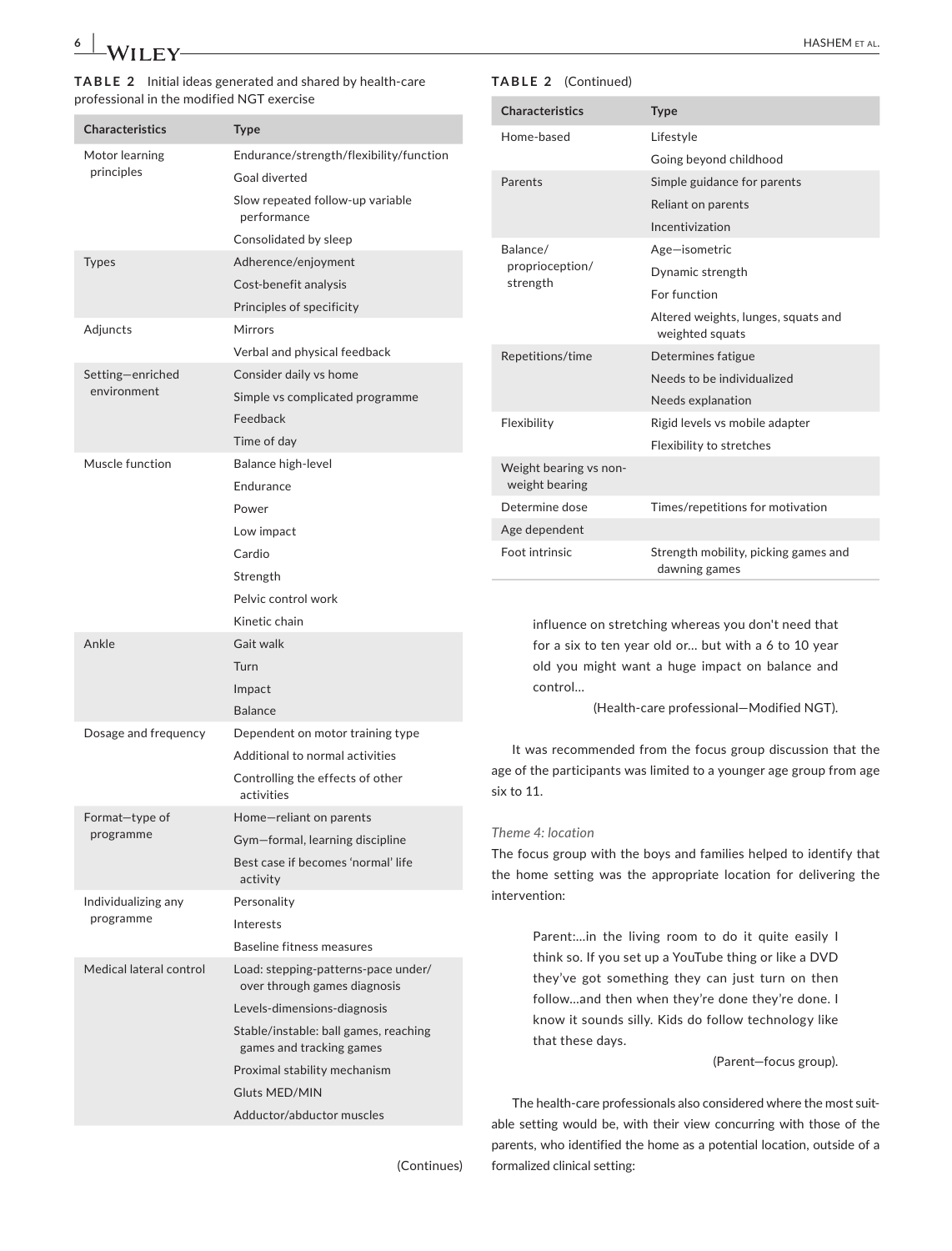





I was trying to think what do you think would be the best setting for them and therefore can they do it somewhere but they mustn't be made to feel different or special from their peers So I don't know if a school can do it or at home because it's private

(Health-care professional—Modified NGT)

#### *Theme 5: Supervision and monitoring*

The parents noted that the boys would need to be guided with help for learning the exercises especially at the beginning:

> Parent: Also I think, I know because with the angle it's a bit strange so they need guidance for the beginning. (Parent—focus group)

In addition, the health-care professionals discussed that the parents' input to facilitate the exercises to be carried out would need to be moderated. In order to reduce the influence of parental bias and ensure the exercises were completed correctly, the health-care professionals recommended supervision by a physiotherapist:

> …but I also think that also they [parents] will need more support… you've got six weeks of doing these exercises every day with a child who doesn't want to do them in addition to what you've got to do in the home environment and I'm just thinking…they [physiotherapist] comes to the house and give you support (Health-care professional—Modified NGT)

#### *Theme 6: Incentivization*

The parents discussed the issue of incentivization and indicated it would be helpful to reward the boys through vouchers to keep them interested in a programme that lasted for a number of weeks:

> Parent: Sometimes a voucher does something…something like FIFA vouchers, you know all kids are going to be different I know

> > (Parent—focus group)

Incentivization was also considered important to maintain adherence by the health-care professionals:

> There's got to be a little bit of fun so there has to be some humour in it so…because children love the excitement of change or [doing somethings] different or a new toy or a trip or something

> > (Health-care professional—Modified NGT)

# **4.2** | **Study 2—Revising the best-practice muscle strengthening intervention for the larger trial**

Physiotherapists, parents and boys reported that the majority of exercises were appropriate, indicating that the way they were structured, including a combination of stretching and body resistance, was suitable. They felt that the exercises were achievable. It was suggested that parents could be supported and trained to help with the intervention by using an online learning or video resource of the exercises. Exercises 'linked to everyday activities undertaken in the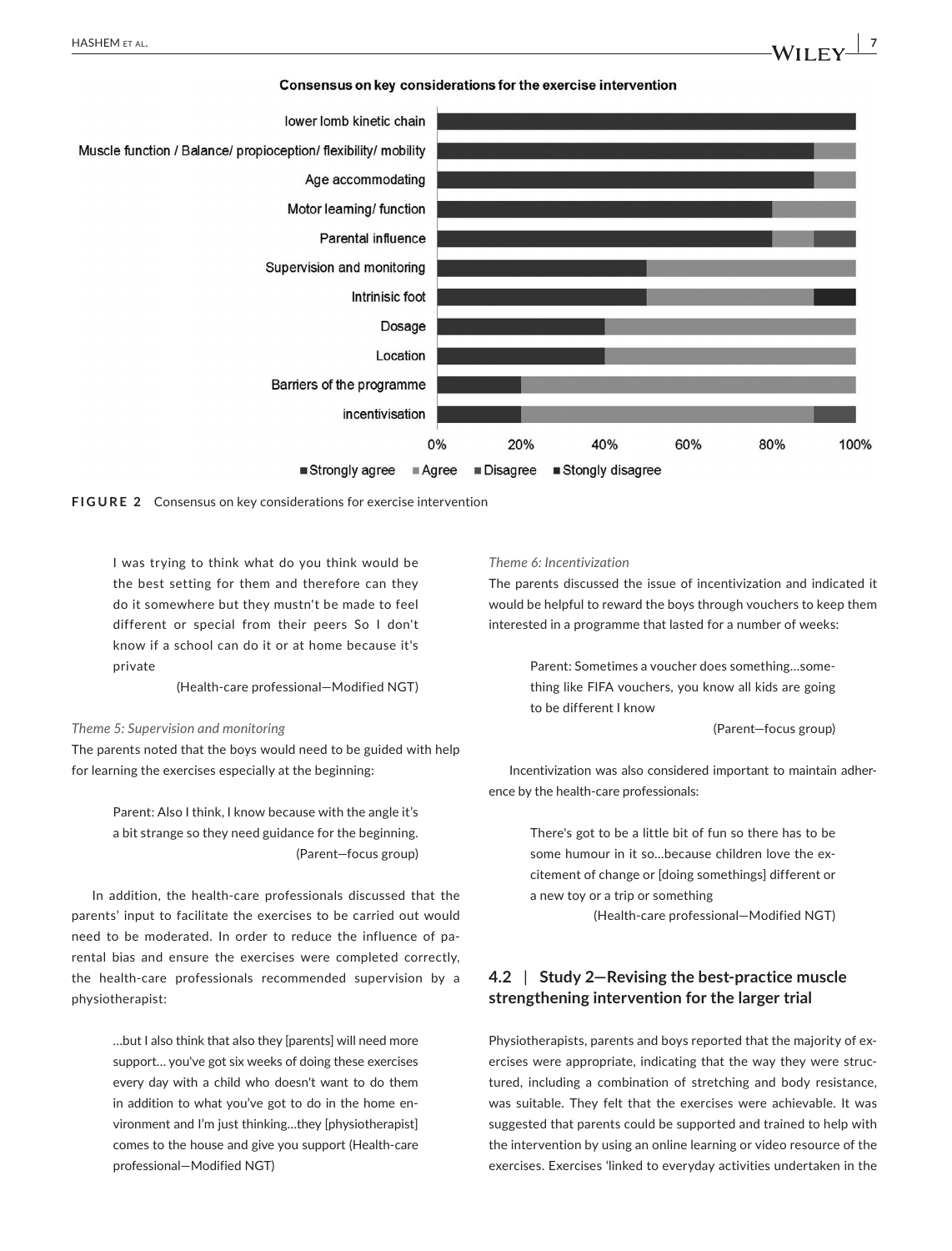playground such as football proved to be popular and held their interest'. Parents reported that the boys were less compliant with the three stretching exercises at the beginning of each session, which they described as 'continual and repetitive'.

# **4.2.1** | **Perspectives of boys, parents and physiotherapists following intervention**

*Theme 1: Progression and adaptation*

The boys and their parents commented about different aspects of the muscle strengthening exercise indicating what was achievable. The interviewer asked why the participant did not like the triangle stretch, and the child stated that:

> Child: Well just hard to keep my back straight for when I did it

> Mother: It was. But you…towards the end it was easier wasn't it, so

> > (Parent and child—Study Site 1)

Another parent and child explained how the intervention enabled progression:

> Father: …When [name] was talking to you, you know the normal stretches on the floor, when you're sort of bending forward you started off with your hands on your knees almost and then you could get them down past your knees and then when you were standing up doing the stretches you started off finger tips and then where did you end up…?

#### Child: Palms

Father: Almost your palms, yeah, so you'd gained all that extra and [name] was saying you'd done well doing that didn't he

(Parent and child—Study Site 2)

There were challenges identified by parents and physiotherapists around the progression of one of the balance exercises, the 'scuba dive pose', where the boys had to maintain a one-legged position whilst performing dynamic upper body movement. Diary records showed that the boys were able to master this exercise over the course of the programme. The physiotherapists indicated that an adapted version of the scuba diver pose or an additional pose in between the football and scuba diver pose to bridge the gap between the two exercises was worth inclusion for the larger trial.

> Physiotherapists: I think the main challenge was the "Scuba pose" really, and it wasn't…because they only did it for two weeks for the last two weeks. I'm not

sure by adding that level of exercise…because it isn't a progression from, what was the one before… (Physiotherapist—Study Site 2)

*Theme 2: Maintaining adherence to the intervention* The boys and parents noted that having regular visits (once per week) from the physiotherapist provided a moral boost and helped the boys' compliance with carrying out the new exercises, as well as practising older ones:

> Child: Like when [name] like because when I was doing the exercise in my house [name] would come over like every week. If I was like struggling with one because there was like new ones sometimes she'd like help me out with the new ones like because she came every Monday and gave me a new booklet every two weeks. So when I was on a new booklet she'd help me go over the new ones so then I'd get an understanding of like what they are.

> > (Child—Study Site 1)

The physiotherapists also identified having face-to-face contact with the boys in their homes also increased adherence:

> Physiotherapist: But actually it's really really worth while…yeah, from the therapist and patient rapport but also from patient compliance but also you can see the difference in that child over a twelve week period, you know, so I would definitely as something we should look at like in the haemophiliac, I know we really don't have the capacity, but it's something…[having] face to face [contact], in their own environment…

> > (Physiotherapist—Study Site 1)

The parents identified that in order to facilitate their child's adherence with the intervention, the exercises were realistic and attainable in a day:

> Father: You had a few strops didn't you? You did end up actually doing them didn't you? Even if we split it down…did you find it easier when we split five exercises a day?

> > (Parent and child—Study Site 2)

This father also commented about how important it was to incorporate the exercises into regular time points in the day:

> Father: Once we got into the routine it was easy wasn't it. When we got into a routine of having dinner, you going up stairs to play for half an hour or something and then coming back downstairs it was all right wasn't it? (Parent and child—Study Site 2)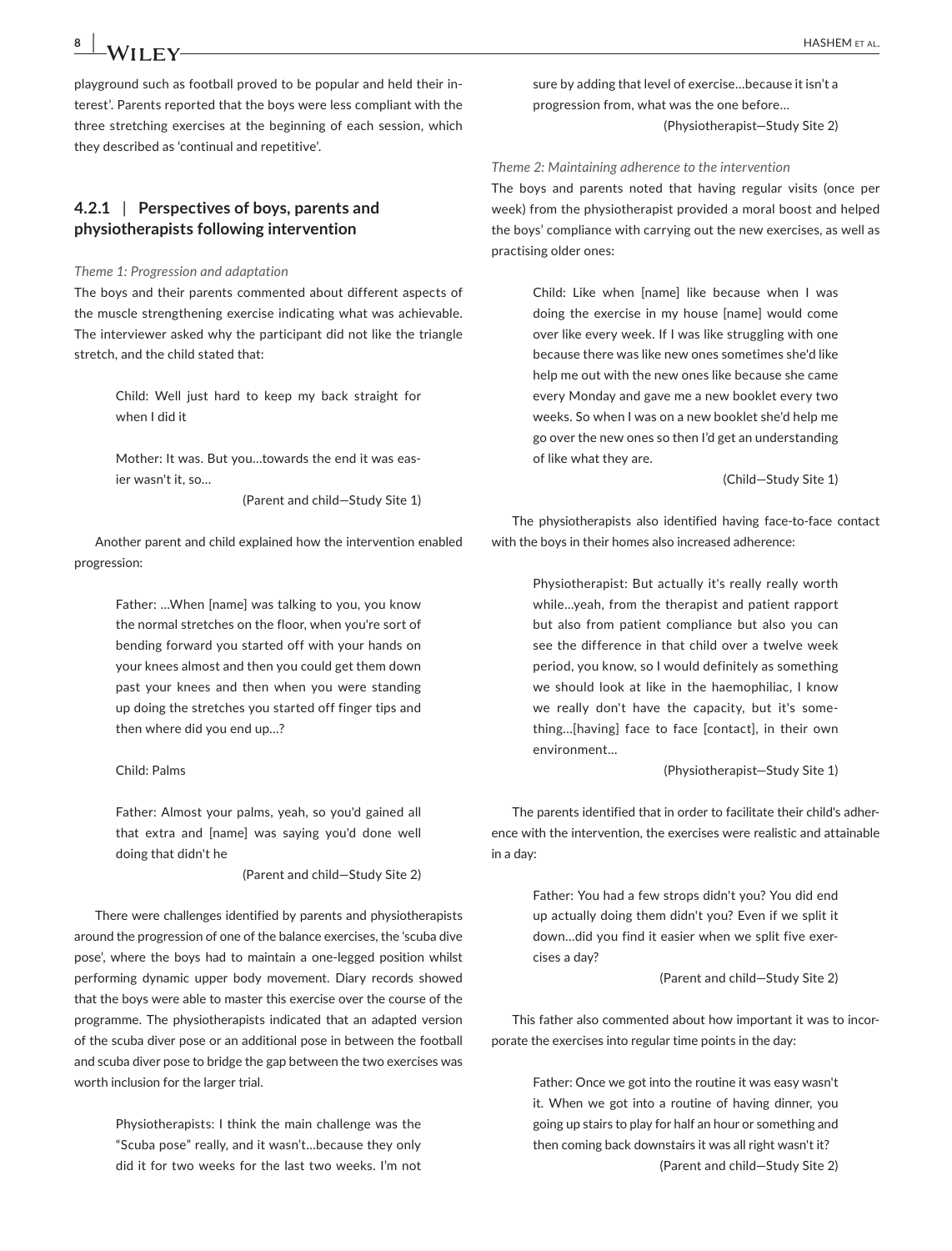One parent and child pair indicated that starting the intervention at the end of the summer in September when temperatures had decreased, meant that the exercises were achievable given the climate, plus the child has the time to undertake the exercises:

> Child: Like in the summer I would go out and play football but like as it's winter I don't really go out that much so I had plenty of time to do that

> Child: [It was in] September…So it wasn't that hot so I could just…I had plenty of time

#### *Theme 3: Incentivization*

It is interesting to note that the health-care professionals and parents in Study 1 argued that having an incentive would increase a child's chances of taking part and complying with the exercise programme. However, interviews conducted following the intervention suggest that this might not be always the case:

> Mother: …but I mean we didn't know about the gift card until a couple of weeks after… (Parent—Study Site 1)

> Father: We said there may be a treat. But we haven't told him what. It was just a little incentive half way through when he started getting a bit…if you carry on then there might be an incentive in there for you. There might be a little reward at the end. He still doesn't know what the reward may be.

> > (Parent—Study Site 2)

Although the parents felt that having a voucher did not primarily act as an incentive to ensure adherence, one of the physiotherapists noted in fact the parents retained control and accumulated the incentives for the younger boys. Yet for the older boys, they assumed control of expenditures for the voucher and had already planned how to spend it (Physiotherapist—Study Site 1).

*Theme 4: Identifying training needs of physiotherapists and parents* The physiotherapists commented on the potential training requirements for a future larger RCT. One of the physiotherapists identified the additional training needs for new physiotherapists who had no experience of treating boys with haemophilia:

> Physiotherapist: …maybe one face to face session with other physios who could then deliver the intervention…haemophilia's quite a rare disease and other physios may not have ever come across haemophilia, so you know some training around haemophilia I think would also be necessary because of their needs in some ways being different and around bleeds and things like that so…yeah, because there are only a

small number of us that are specifically to haemophilia I think it would have to be training other paediatric physios…

(Physiotherapist—Study Site 1)

The other physiotherapist focused on discussing how parents can be supported and trained to help with the intervention by using an online learning resource:

> Physiotherapist: I think on-line tools definitely. More for when…the therapist is not there. If they're in the intervention group and the therapist is not there and you've said to them well adapt it this was or something like this something there for the parents just to go online and have a look this is how the exercise is actually done and then be like this is what we need to copy

> > (Physiotherapist—Study Site 2)

### **5** | **DISCUSSION**

Where physiotherapy management and exercise are being trialled in rare conditions such as haemophilia, it is important to design, develop and refine the components of an intervention using a targeted approach focusing upon the experiences of the users in order to optimize acceptability and feasibility.<sup>27,28</sup> We have (a) described how a person-based approach has helped to engage boys, families and health-care professionals in designing, developing and refining an intervention, and (b) presented evidence to ensure the muscle strengthening exercise programme had the potential to be suitable and appropriate for improving adherence when progressing to a larger trial.

The health-care professionals involved in our study identified functional movement competencies that the exercise intervention should include, provided advice on suggested frequency, dosage and advice on how to optimize neuromuscular development and suggested the need to narrow the age range of the boys in the study from six to  $11.^{29,30,31}$ The health-care professionals recommended exercises focusing on strength, balance, proprioception, flexibility and mobility. Hill et al's<sup>32</sup> findings concur with the exercises identified by the health-care professionals in our study and indicated that an important feature of their home-based programme was the selection of balance, strengthening and flexibility exercises to maintain function and muscle performance. Takken et al<sup>33</sup> identified the need to include similar components for their 12-week home-based exercise programme for children with chronic conditions and cancer, which focused on muscle strength, exercise capacity and functional mobility. Takken and colleagues' study involved children undertaking exercises four times a week (twice at home and twice in clinic) with children's ages ranging from six to fourteen. Yet, the programme was reported to be too demanding with only four out of 16 children completing the entire programme, as well as the ages of the children being too broad as they observed that the younger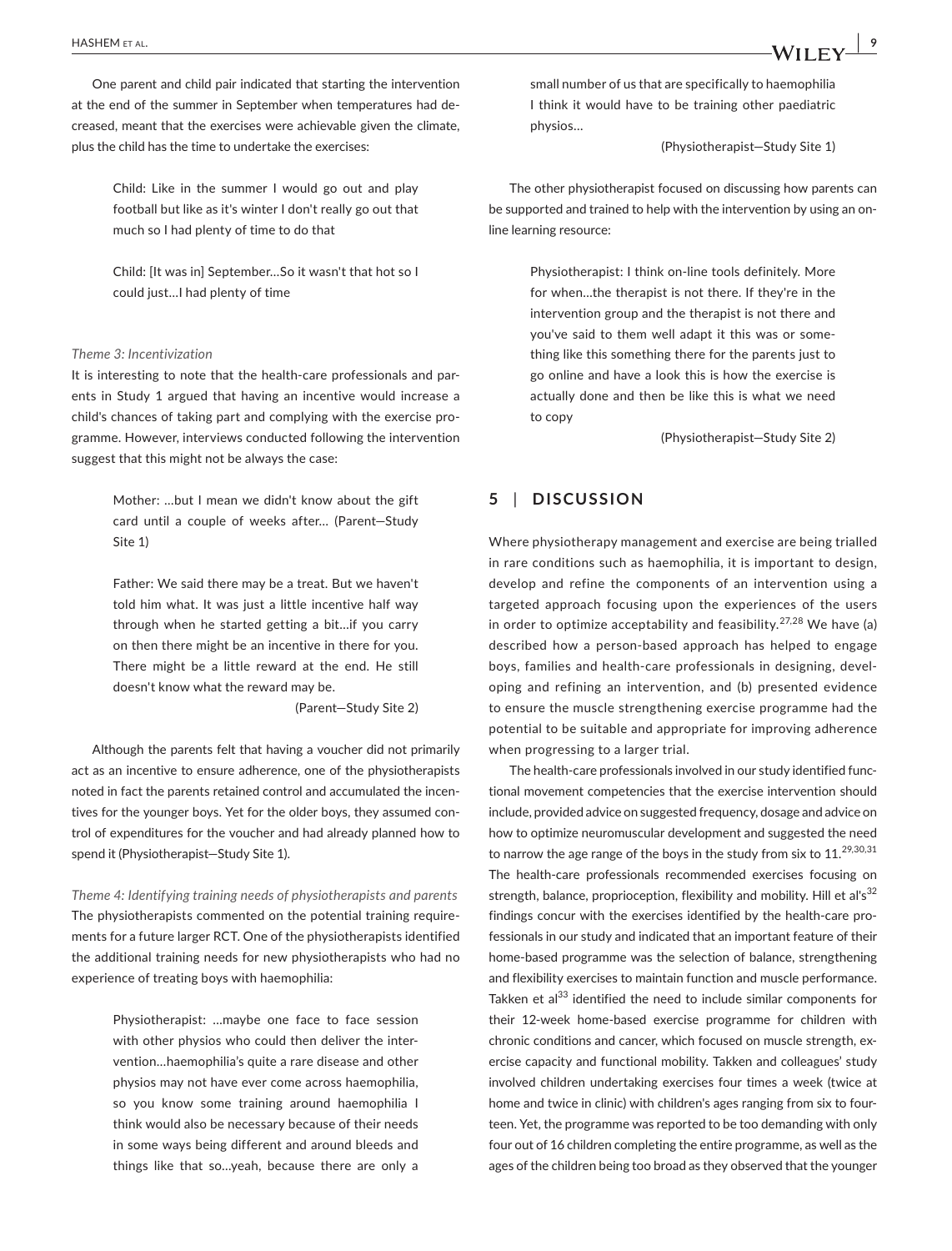and older children were challenged and motivated by different exercises. When designing and developing the intervention in our study, the health-care professionals indicated that practically and clinically the dosage should be twice a week, with a narrower age range to account for neuromuscular maturation and development.<sup>33</sup>

Through our study, we found that having a home-based setting with regular one-to-one physiotherapy support would facilitate and promote greater compliance and adherence.<sup>34</sup> In a study by Lillo-Navarro et al<sup>35</sup> on a home-based exercise programme for children with physical disabilities, the parents perceived that their children's adherence to the programme was more successful taking into account the physiotherapist's teaching style. The findings suggested that the parents appreciated professional suggestions for incorporating home-based exercises into their daily routine in order to overcome the challenges of adherence. The findings of our study concur with Lillo-Navarro and colleagues' and provide vital experiential knowledge that may be used by health-care professionals to consider tasks and strategies that may be used to develop and implement a home exercise programme with adequate levels of adherence.<sup>35</sup>

There was a degree of uncertainly whether incentivization induced regular adherence. Incentivization in the form of payment may not affect significantly on improving compliance. Takken et al $^{33}$  suggested that when children have fun during exercises, compliance might be better. They indicate that the psycho-social component is important for both parents and children. $33$  Parental motivation such as adapting family routines and making exercise a family activity and seeing benefit increases adherence to exercise.<sup>36</sup> In Birt et al's study<sup>36</sup> on home-based physiotherapy treatment in children and young people with joint hypermobility, they found that non-adherence was associated with lower levels of parental supervision, not understanding the treatment, not seeing benefit and not having specific time dedicated to doing the exercises. Parents' role in motivating and managing children to undertake the exercises is central to adherence.<sup>36</sup>

The study's physiotherapists made a crucial observation about taking the study forward. They suggested developing a set of online tools to support and aid parents to deliver the intervention. Wagner et al's $37$  study on establishing an online physical exercise programme for people with haemophilia suggests that online exercise instructions offer individually adapted exercise information for regular free homebased training in order to benefit from increased physical fitness and joint stability.<sup>37</sup> In a study by Alderdice et al<sup>38</sup> on parents caring for preterm infants, they found that parents were generally positive in using websites for information and support; yet, finding relevant evidence-based information was challenging. Therefore, it is important to understand the information and support needs of parents to be able to obtain high-quality, evidence-based resources online which are easily accessible, easy-to-understand, trustworthy and parent-centred.<sup>38</sup>

#### **5.1** | **Study Limitations**

The findings from this study relate to a patient group with a specific rare disease, and it is acknowledged that their experiences may not

be comparable to other conditions or disease groups. The literature review was undertaken to present the gaps in evidence to the healthcare professionals involved in the modified NGT activity (Study 1), rather than as a full systematic literature review, and it is therefore acknowledged that this has methodological limitations as only titles and abstracts were reviewed, rather than a full review of papers being conducted. As the participants in Study 1 were recruited via the UK Haemophilia Society, this may have created a bias around the boys and parents (almost all mothers) who may have positive views around exercise and physical activity. The eventual numbers included in the study may seem small, which is largely explained by the rare occurrence of haemophilia; however, it is expected that by progressing to a larger trial, recruitment across 11 to 12 study sites will increase recruitment pools.

# **6** | **CONCLUSION**

The DOLPHIN study drew upon the person-based approach to involve boys, families and health-care professionals to design, develop and refine a muscle strengthening exercise programme for boys with haemophilia. A new intervention was designed, which was then demonstrated and refined through engagement with the boys and their families. The boys, families and the study's physiotherapists were consulted following its delivery to evaluate any elements of the programme that did not work. The intervention was generally acceptable to the patients with some refinements necessary prior to progressing to a future RCT. In addition, it has been shown how involving users can potentially help researchers to simply and effectively address any challenges posed when working with children with rare diseases.

#### **ACKNOWLEDGEMENTS**

We would like to thank all of the children, parents and health-care professionals who took part in the data collection, and in particular the UK Haemophilia Society who have provided their on-going support with the DOLPHIN project.

#### **CONFLICT OF INTEREST**

The authors declare no conflicts of interest.

#### **AUTHOR CONTRIBUTION**

FH involved in the study design, conduct and analysis of the qualitative data. FH, DS, WD, MB and TPH conceived the original study. FH attained University of Kent ethical approval for Study 1, and DS obtained NHS ethical approval for Study 2. FH prepared the initial draft of the paper with input from DS. DS, WD, MB, LC, TPH and ES provided critical review of the manuscript.

#### **ETHICAL APPROVAL**

For Study 1, ethical approval was granted by the University of Kent School of Social Policy, Sociology and Social Research—SRC Research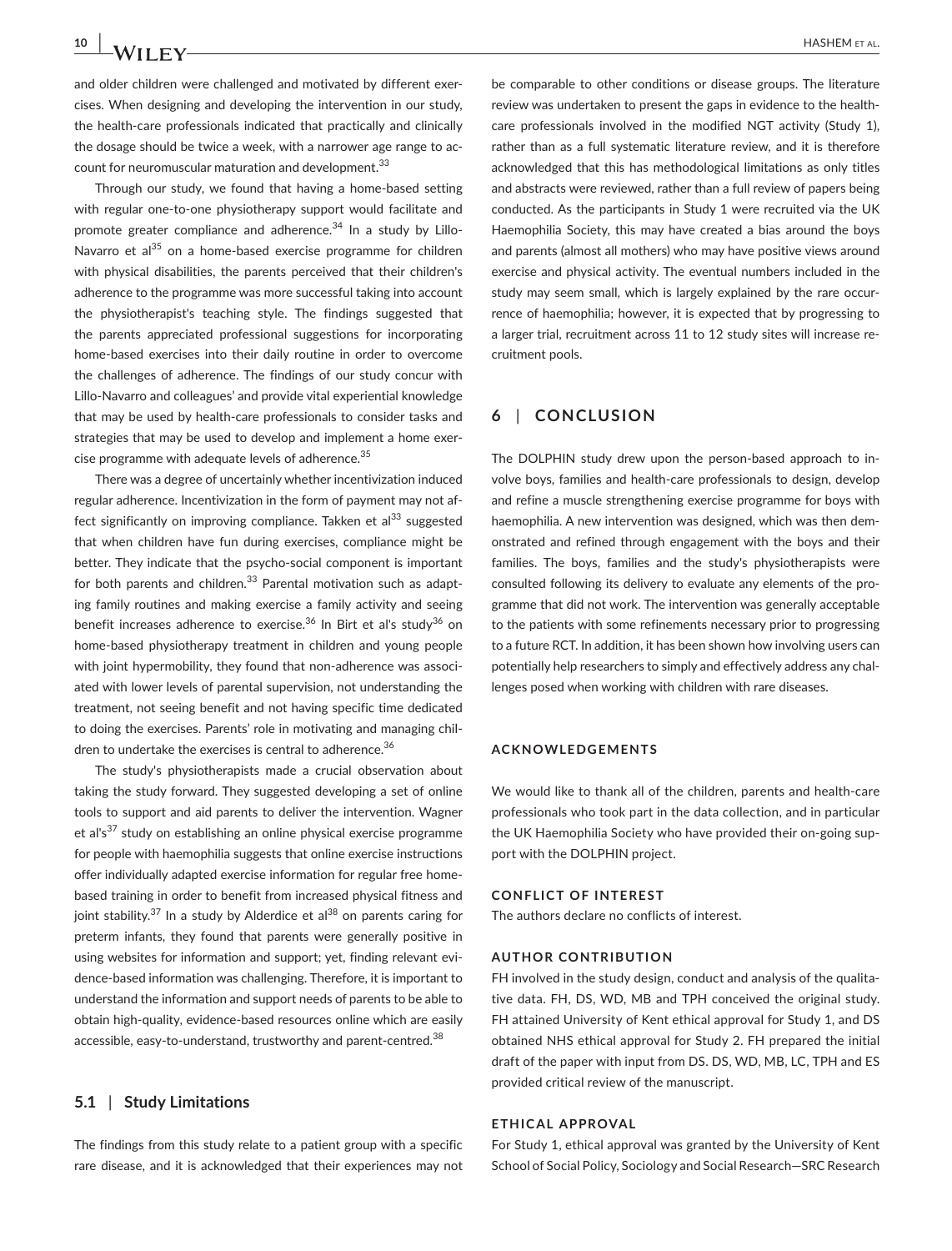Ethics Committee (SRCEA id 177). For Study 2, ethical approval undertaken by the NHS Research Ethics Committee was granted by the Health Research Authority and London—Fulham Research Ethics Committee (17/LO/2043).

#### **DATA AVAILABILITY STATEMENT**

The datasets generated and analysed during the current study are not publicly available due to privacy and ethical reasons but are available from the corresponding author on reasonable request.

#### **ORCID**

*Ferhana Hashe[m](https://orcid.org/0000-0002-2544-1350)* <https://orcid.org/0000-0002-2544-1350>

#### **REFERENCES**

- 1. Strike K, Mulder K, Michael R. Exercise for haemophilia. *Cochrane Database Syst Rev*. 2016;2016(12): [https://doi.org/10.1002/14651](https://doi.org/10.1002/14651858.CD011180.pub2) [858.CD011180.pub2](https://doi.org/10.1002/14651858.CD011180.pub2)
- 2. Stephensen D, Tait RC, Brodie N, et al. Changing patterns of bleeding in patients with severe haemophilia A. *Haemophilia*. 2009;15(6):1210-1214. [https://doi.](https://doi.org/10.1111/j.1365-2516.2008.01876.x) [org/10.1111/j.1365-2516.2008.01876.x](https://doi.org/10.1111/j.1365-2516.2008.01876.x)
- 3. Stephensen D. Rehabilitation of patients with haemophilia after orthopaedic surgery: A case study. *Haemophilia*, Suppl. 2005;11(1):26- 29.<https://doi.org/10.1111/j.1365-2516.2005.01056.x>
- 4. Blamey G, Forsyth A, Zourikian N, et al. Comprehensive Elements of a Physiotherapy Exercise Programme in Haemophilia-a Global Perspective.
- 5. Young A, Menon D, Street J, Al-Hertani W, Stafinski T. A checklist for managed access programmes for reimbursement co-designed by Canadian patients and caregivers. *Heal Expect*. 2018;21(6):973- 980.<https://doi.org/10.1111/hex.12690>
- 6. El-Kotob R, Giangregorio LM. Pilot and feasibility studies in exercise, physical activity, or rehabilitation research. *Pilot Feasibility Stud*. 2018;4(1): <https://doi.org/10.1186/s40814-018-0326-0>
- 7. Nagpal A, Hillier S, Milton AG, Hamilton-Bruce MA, Koblar SA. PERSPECTIVES: Stroke survivors' views on the design of an early-phase cell therapy trial for patients with chronic ischaemic stroke. *Heal Expect*. 2019;22(5):1069-1077.<https://doi.org/10.1111/hex.12932>
- 8. Yardley L, Williams S, Bradbury K, et al. Integrating user perspectives into the development of a web-based weight management intervention. *Clin Obes*. 2012;2(5–6):132-141. [https://doi.](https://doi.org/10.1111/cob.12001) [org/10.1111/cob.12001](https://doi.org/10.1111/cob.12001)
- 9. Yardley L, Miller S, Schlotz W, Little P. Evaluation of a Web-based intervention to promote hand hygiene: exploratory randomized controlled trial. *J Med Internet Res*. 2011;13(4): [https://doi.org/10.2196/](https://doi.org/10.2196/jmir.1963) [jmir.1963](https://doi.org/10.2196/jmir.1963)
- 10. Yardley L, Morrison LG, Andreou P, Joseph J, Little P. Understanding Reactions to an Internet-Delivered Health-Care Intervention. Accommodating User Preferences for Information Provision.; 2010<http://www.biomedcentral.com/1472-6947/10/52.>
- 11. McDermott L, Yardley L, Little P, Ashworth M, Gulliford M. Developing a computer delivered, theory based intervention for guideline implementation in general practice. *BMC Fam Pract*. 2010;11: <https://doi.org/10.1186/1471-2296-11-90>
- 12. Nyman SR, Yardley L. Usability and acceptability of a website that provides tailored advice on falls prevention activities for older people. *Health Informatics J*. 2009;15(1):27-39. [https://doi.](https://doi.org/10.1177/1460458208099866) [org/10.1177/1460458208099866](https://doi.org/10.1177/1460458208099866)
- 13. Yardley L, Ainsworth B, Arden-Close E, Muller I. The person-based approach to enhancing the acceptability and feasibility of interventions. *Pilot Feasibility Stud*. 2015;1(1): [https://doi.org/10.1186/](https://doi.org/10.1186/s40814-015-0033-z) [s40814-015-0033-z](https://doi.org/10.1186/s40814-015-0033-z)
- 14. Yardley L, Miller S, Teasdale E, Little P. Using mixed methods to design a web-based behavioural intervention to reduce transmission of colds and flu. *J Health Psychol*. 2011;16(2):353-364. [https://doi.](https://doi.org/10.1177/1359105310377538) [org/10.1177/1359105310377538](https://doi.org/10.1177/1359105310377538)
- 15. Hashem F, Bladen M, Carroll L, et al. Protocol for a feasibility randomised controlled trial of a musculoskeletal exercise intervention versus usual care for children with haemophilia. *BMJ Open*. 2019;9(8):e029474. [https://doi.org/10.1136/bmjop](https://doi.org/10.1136/bmjopen-2019-029474) [en-2019-029474](https://doi.org/10.1136/bmjopen-2019-029474)
- 16. O'Cathain A, Croot L, Sworn K, et al. Taxonomy of approaches to developing interventions to improve health: a systematic methods overview. *Pilot Feasibility Stud*. 2019;5(1): [https://doi.org/10.1186/](https://doi.org/10.1186/s40814-019-0425-6) [s40814-019-0425-6](https://doi.org/10.1186/s40814-019-0425-6)
- 17. Abd-Elmonem AM, Abd-Esattar Abonour A, Kamal ER. Effect of treadmill training on quadriceps and hamstring muscles strength in children with knee heamarthrosis. *Int J Physiother Res.* 2014;2(4):591-598. www.ijmhr.org/ijpr.html.
- 18. Eid MA, Ibrahim MM, Aly SM. Effect of resistance and aerobic exercises on bone mineral density, muscle strength and functional ability in children with hemophilia. *Egypt J Med Hum Genet*. 2014;15(2):139-147.<https://doi.org/10.1016/j.ejmhg.2013.12.002>
- 19. Mohamed RA, Sherief AEAA. Bicycle ergometer versus treadmill on balance and gait parameters in children with hemophilia. *Egypt J Med Hum Genet*. 2015;16(2):181-187. [https://doi.org/10.1016/j.](https://doi.org/10.1016/j.ejmhg.2014.11.001) [ejmhg.2014.11.001](https://doi.org/10.1016/j.ejmhg.2014.11.001)
- 20. Vander LF. Not just another focus group: making the case for the nominal group technique in criminology. *Crime Sci*. 2015;4(1): <https://doi.org/10.1186/s40163-014-0016-z>
- 21. Potter M, Gordon S, Hamer P. The Nominal group technique: a useful consensus methodology in physiotherapy research. *New Zeal J Physiother*. 2004;32:126-130.
- 22. Black N. Consensus Methods. In: Mays N, ed. Pope, Catherine. Qualitative Research in Health Care. Third Edition. Oxford: Blackwell Publishing; 2006:132-141.
- 23. Kitzinger J. Focus groups. In: Mays N, ed. Pope, Catherine. Qualitative Research in Health Care. Third Edition. Oxford: Blackwell Publishing; 2006:21-31.
- 24. Britten N. Qualitative interviews. In: Mays N, ed. Pope, Catherine. Qualitative Research in Health Care. Third Edition. Oxford: Blackwell Publishing; 2006:12-20.
- 25. Ritchie J, Spencer L. Qualitative Data Analysis for Applied Policy Research. In: Huberman AM, Miles MB, eds. *The Qualitative Researcher's Companion*, 1st edn. London: Sage Publications; 2002:305-329.
- 26. Bazeley P. *Qualitative Data Analysis : Practical Strategies*. London, England: SAGE Publications Sage UK; 2013.
- 27. Thabrew H, Fleming T, Hetrick S, Merry S. Co-design of eHealth interventions with children and young people. *Front Psychiatry*. 2018;9:<https://doi.org/10.3389/fpsyt.2018.00481>
- 28. Kessler D, Hauteclocque J, Grimes D, Mestre T, Côtéd D, Liddy C. Development of the Integrated Parkinson's Care Network (IPCN): using co-design to plan collaborative care for people with Parkinson's disease. *Qual Life Res*. 2019;28(5):1355-1364. [https://](https://doi.org/10.1007/s11136-018-2092-0) [doi.org/10.1007/s11136-018-2092-0](https://doi.org/10.1007/s11136-018-2092-0)
- 29. Ota S, Mclimont M, Carcao MD, et al. Definitions for haemophilia prophylaxis and its outcomes: The Canadian consensus study. *Haemophilia*. 2007;13(1):12-20. [https://doi.](https://doi.org/10.1111/j.1365-2516.2006.01409.x) [org/10.1111/j.1365-2516.2006.01409.x](https://doi.org/10.1111/j.1365-2516.2006.01409.x)
- 30. Coy K, Brock P, Pomeroy S, Cadogan J, Beckett K. A road less travelled: using experience based co-design to map children's and families' emotional journey following burn injury and identify service improvements. *Burns*. 2019;45(8):1848-1855. [https://doi.](https://doi.org/10.1016/j.burns.2019.07.024) [org/10.1016/j.burns.2019.07.024](https://doi.org/10.1016/j.burns.2019.07.024)
- 31. How TV, Hwang AS, Green REA, Mihailidis A. Envisioning future cognitive telerehabilitation technologies: a co-design process